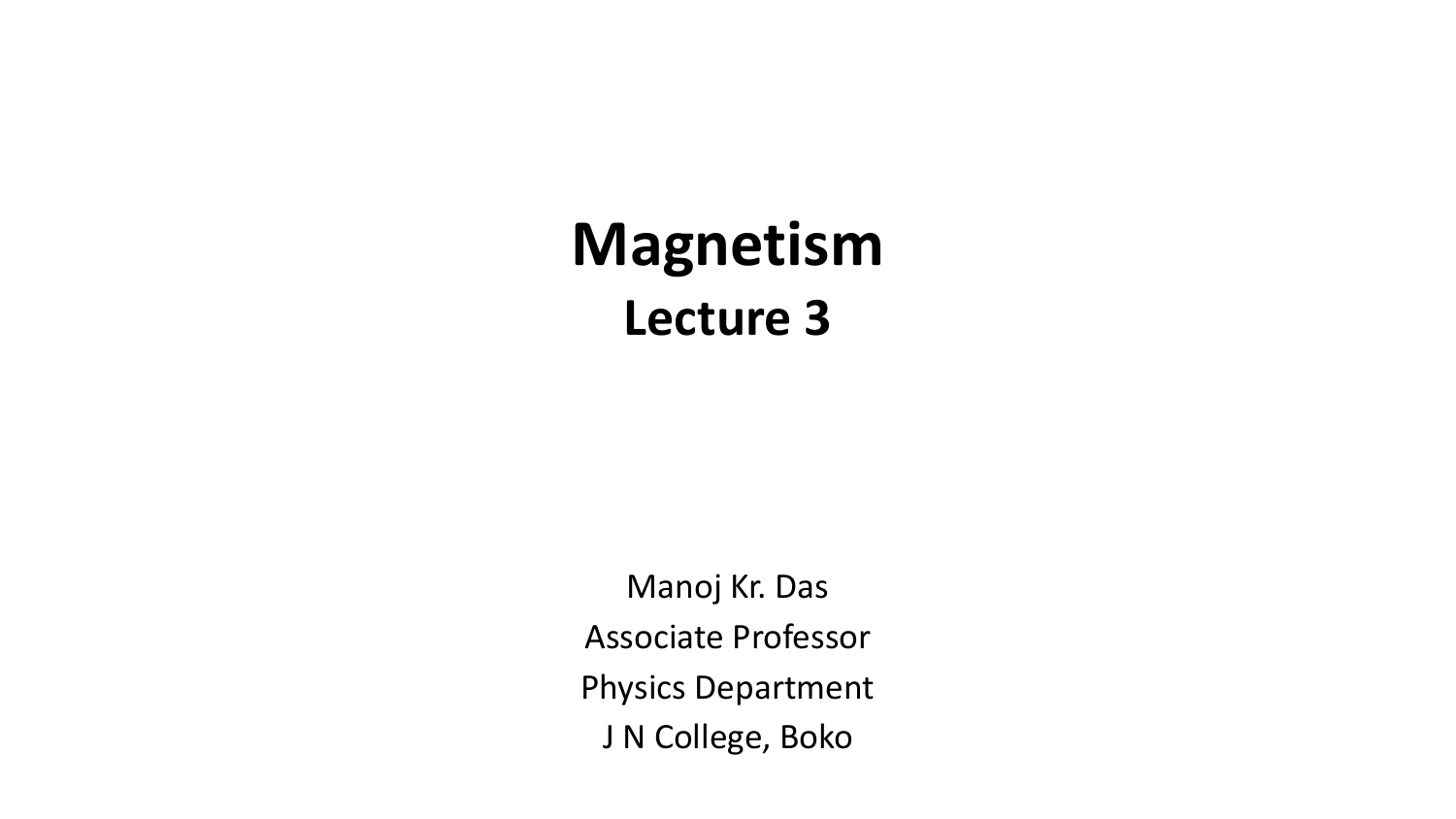### **Theories of Magnetism:**

- The magnetic properties of solids are classified into three categories
- (i) Diamagnetism
- (ii) Paramagnetism
- (iii) Ferromagnetism

Let *s* magnetic substance in a magnetic field *H*. If the magnetic moment per unit volume is *M*, Where *M* is known as Magnetisation.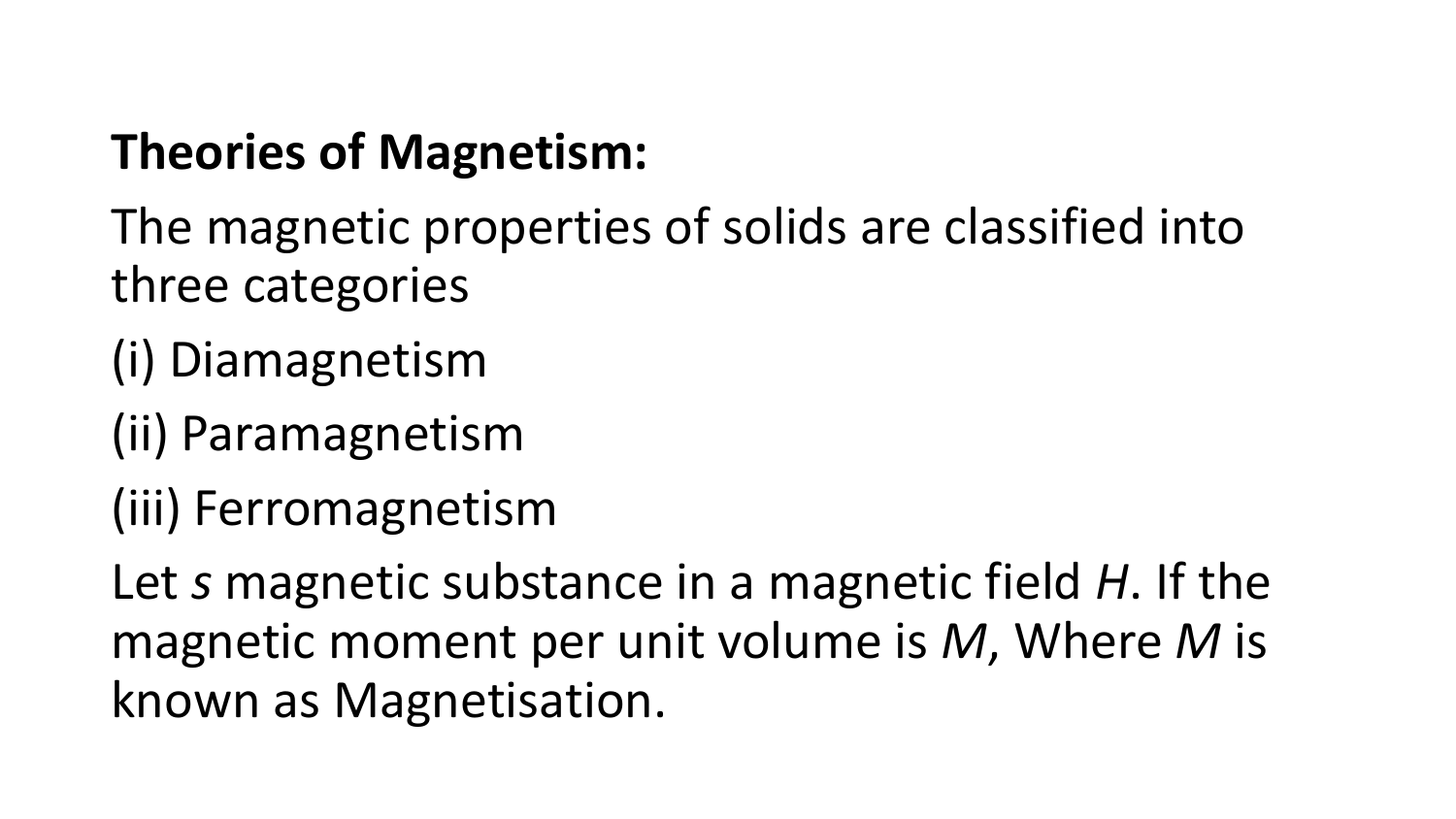For isotropic substances *M* and *H* are parallel & their relation is

$$
M=\chi H
$$

Where  $\chi$  is known as magnetic susceptibility.

Now in case of diamagnetic substance, the induced moment produces a negative susceptibility.

In case of paramagnetic substances the susceptibility is positive and it depends on temperature.

Again,

The magnetic induction *B* can be written as

 $B = \mu_0 (H + M)$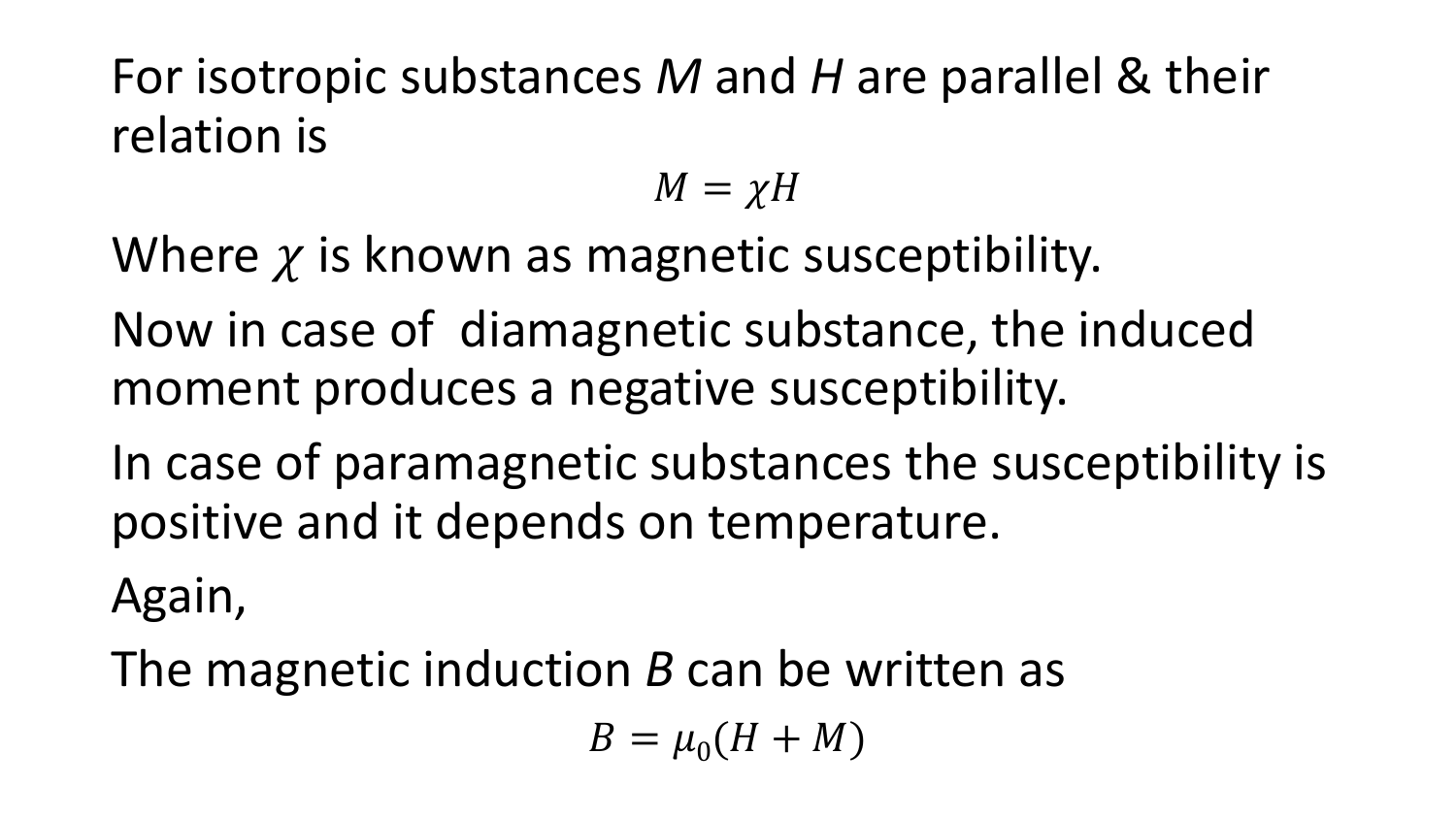Where  $\mu$  is known as permeability of the substance. For diamagnetic & paramagnetic substances the permeability is constant.

But for ferromagnetic it is not constant.

From the above two relation it is established that  $\mu = \mu_0 (1 + \chi)$ 

### **Ferromagnetism:**

In case of ferromagnetic materials the magnetization and the magnetic field will exhibit hysteresis. Above a Critical temperature (Curie ferromagnetic temperature) the magnetization is zero.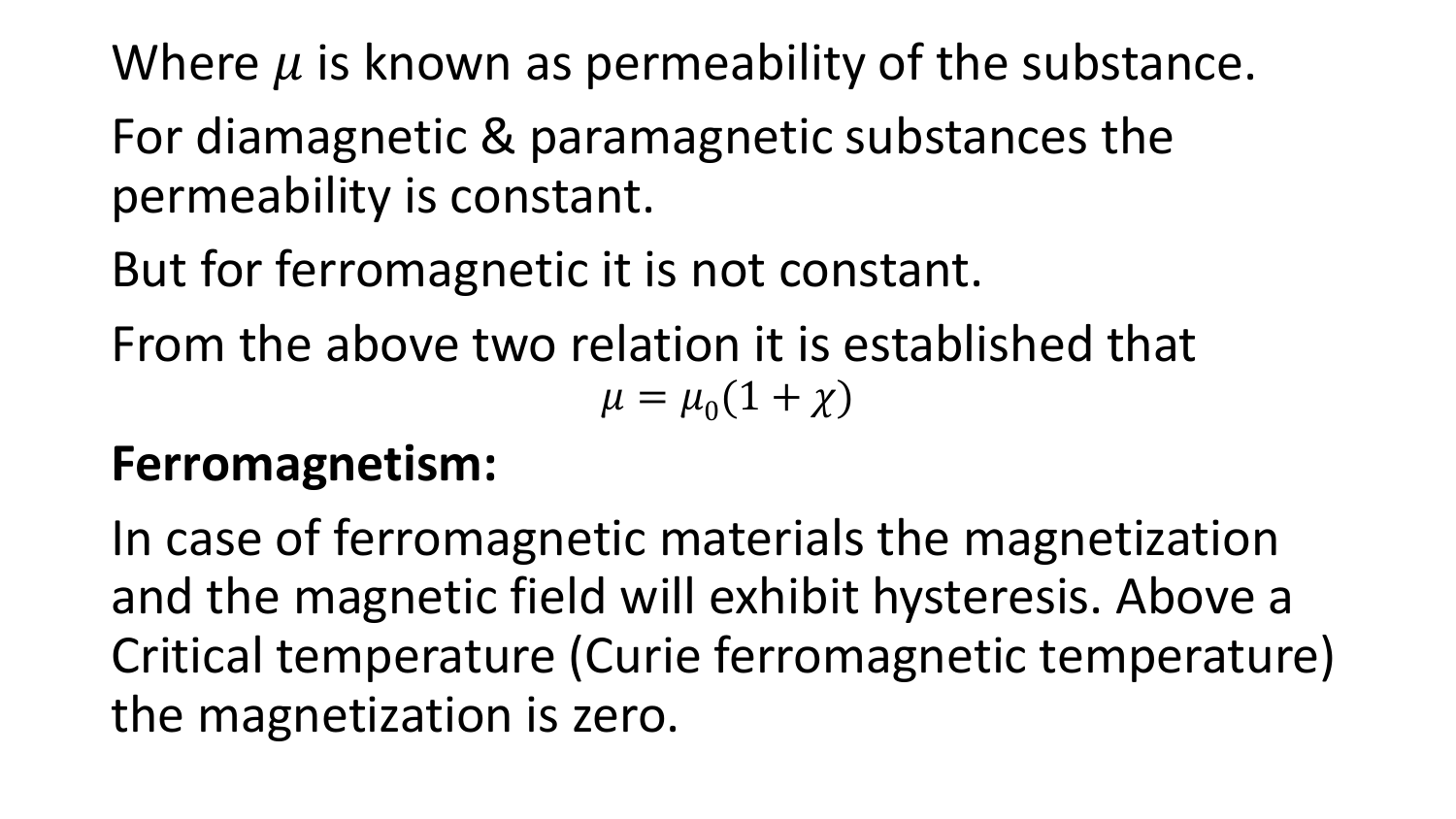Above a critical temperature  $\theta$  <sub>f</sub> the magnetization is zero.

Here  $\theta$   $_f$  is known as Curie ferromagnetic temperature.

Above the Curie temperature the susceptibility satisfies the relation which is known as Curie-Weiss Law

$$
\chi = \frac{c}{T-\theta}
$$

Where C is known as Curie constant and  $\theta$  is paramagnetic Curie temperature.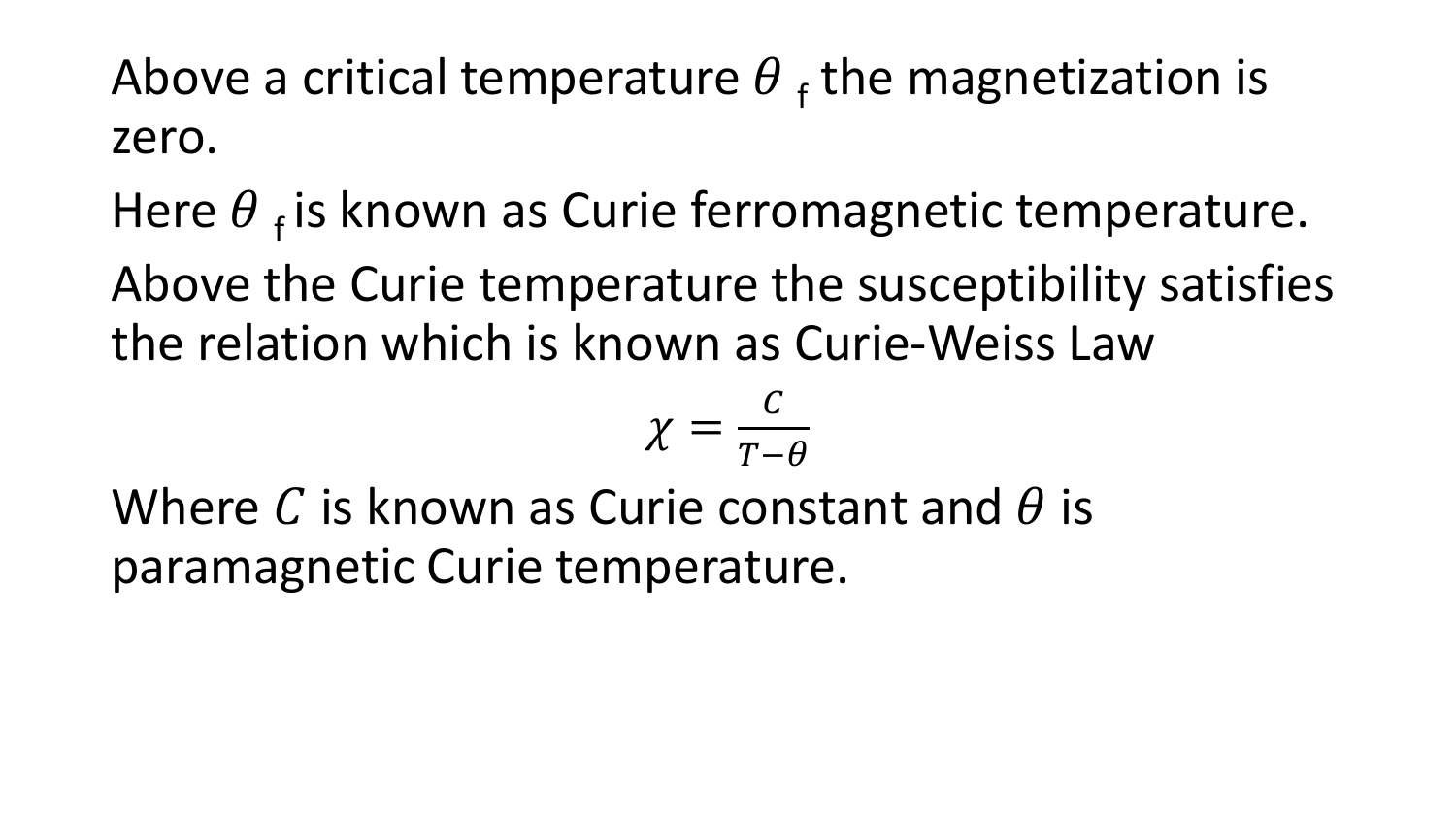Above the Curie temperature the susceptibility satisfies the Curie-Weiss Law

$$
\chi=\frac{c}{T-\theta}
$$

Where C is Curie constant and  $\theta$  is paramagnetic Curie temperature.

This law actually explains the ferromagnetic property as

(A) A macroscopic dimension of ferromagnetic material containing a small regions each of which are spontaneously magnetized.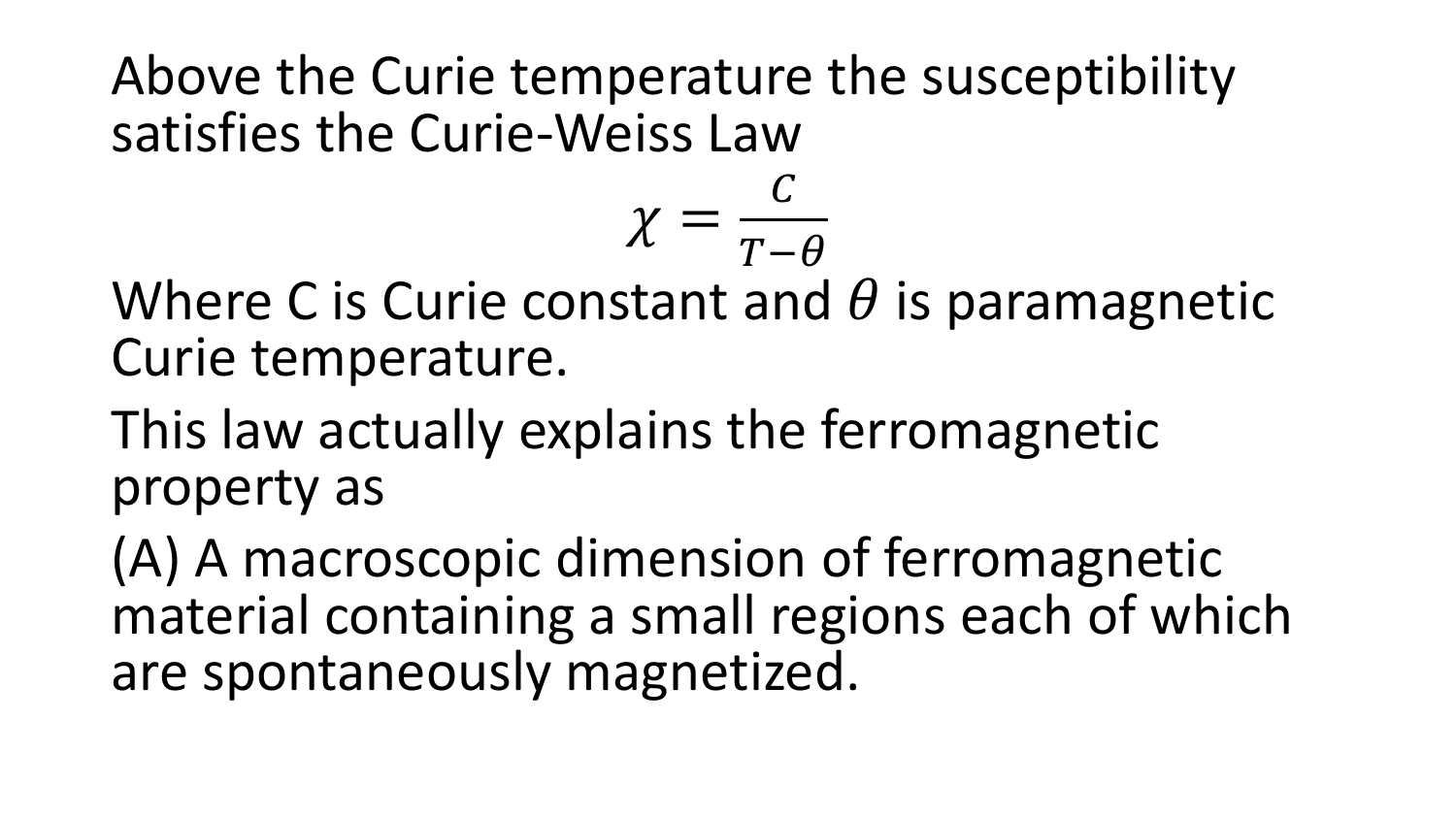The amount of magnetization is obtained from the sum of magnetic moment of each regions.

(B) Within each region, there exists a molecular field. So the dipoles are in parallel orientation as a result the specimen is spontaneously magnetized.

The molecular field  $H_m$  can be given by the relation

$$
H_m = H + \gamma M
$$

Where *H* is the intensity of applied magnetic field and  $\gamma$ is molecular field (Weiss constant) and *M* is the magnetization.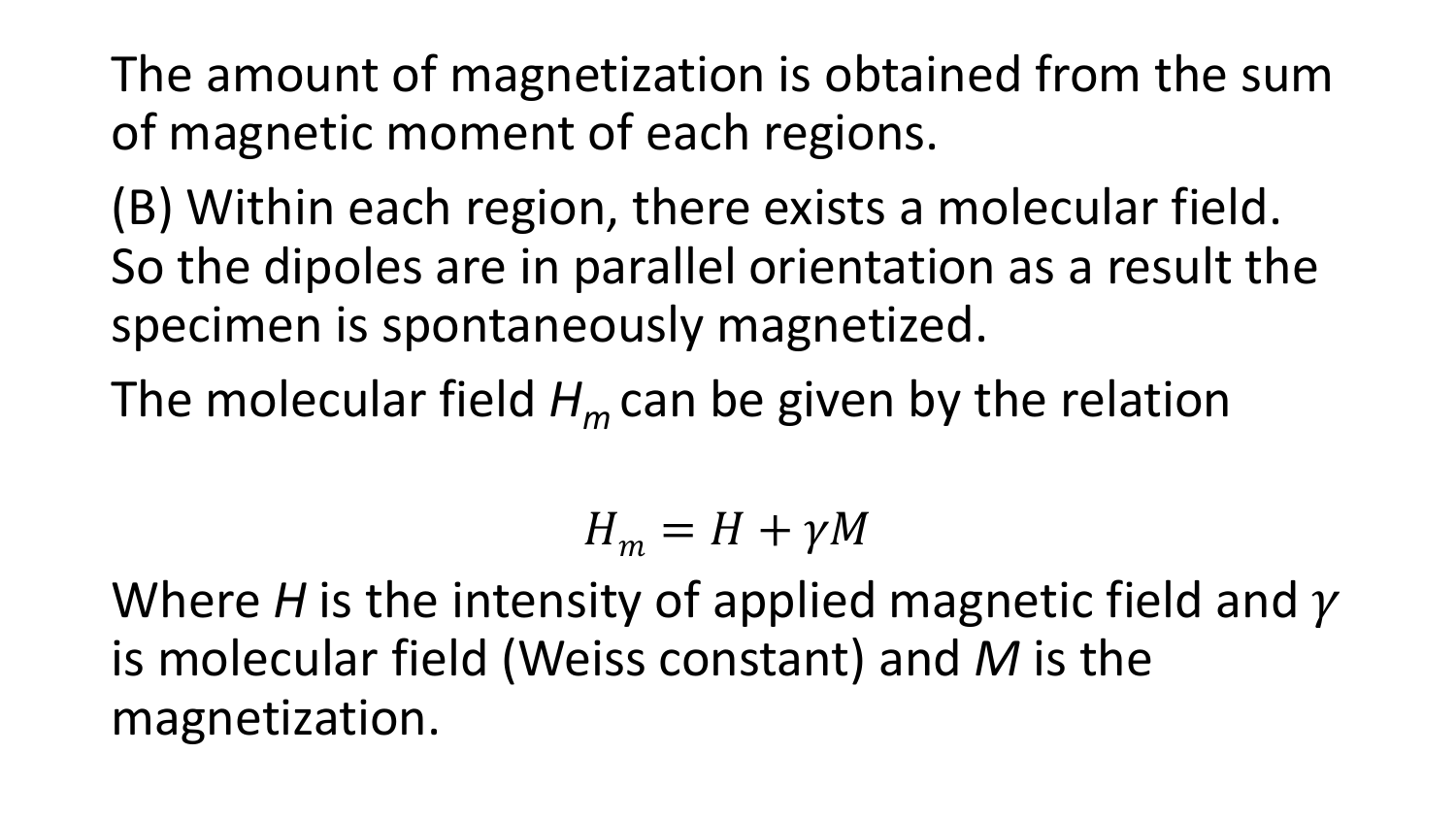Let the solid contains N numbers of atoms per unit volume, each of which has total angular momentum number *J*. Then the magnetization will be

$$
M = Nq\mu_B J B_J(x) \rightarrow (i)
$$
  
Where  $x = \frac{q\mu_B H J}{KT}$ , Here *H* is replaced by  $H_m$ .  
Therefore  

$$
x = \frac{q\mu_B J (H + \gamma M)}{KT}
$$
  
In case of spontaneous magnetization,  $H = 0$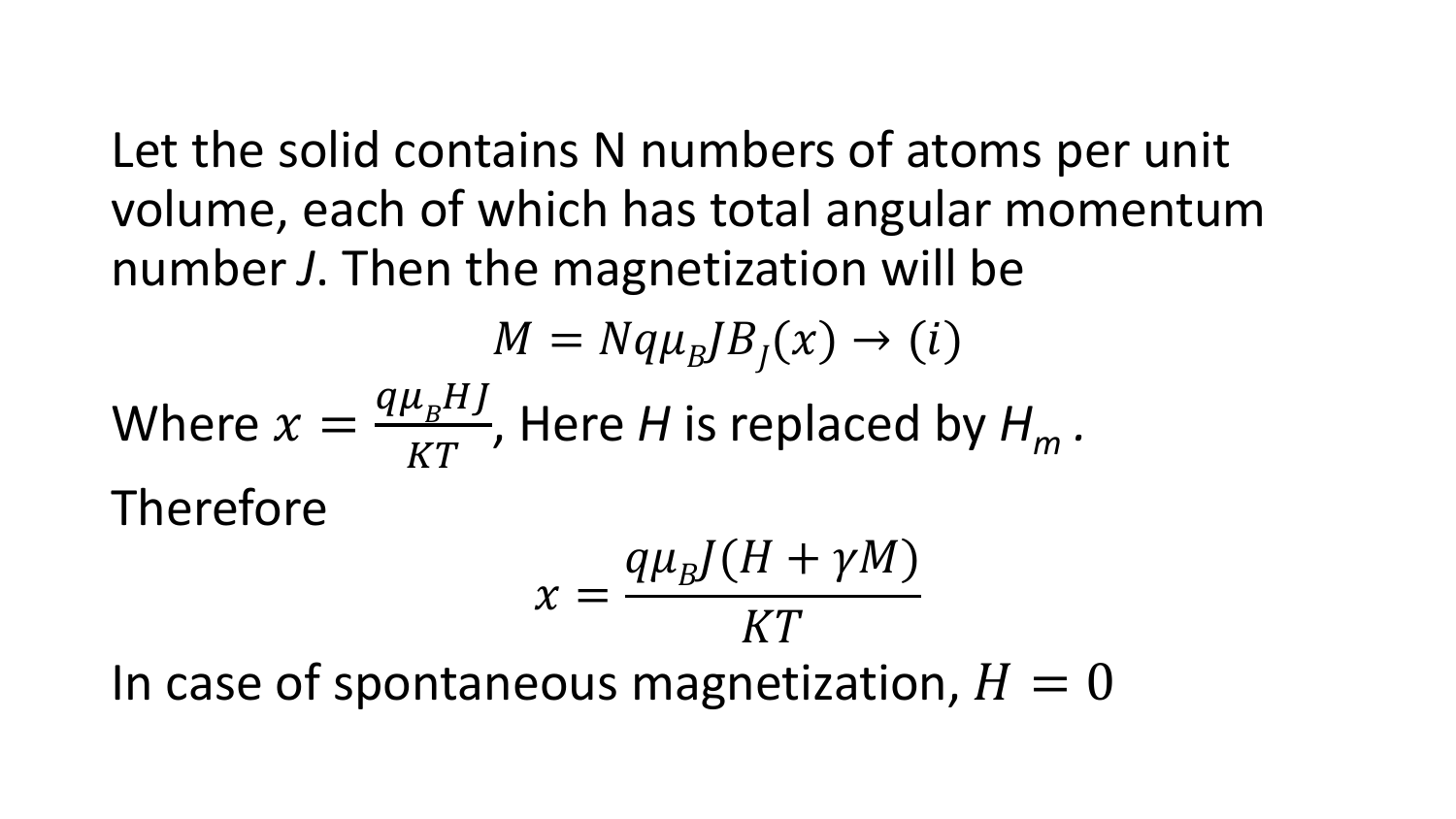Therefore

$$
x = \frac{q\mu_B J \gamma M}{KT}
$$

So

$$
M = \frac{xKT}{q\mu_B J\gamma} \rightarrow (ii)
$$

Therefore *M* must satisfy both the equation (i) and (ii)

Now a graph is drawn with M against  $\chi$  which is shown in the Fig (i). The value of *M* at a given temperature will be obtained from the interaction of two curves. For  $T \ge \theta_f$  spontaneous magnetization is zero.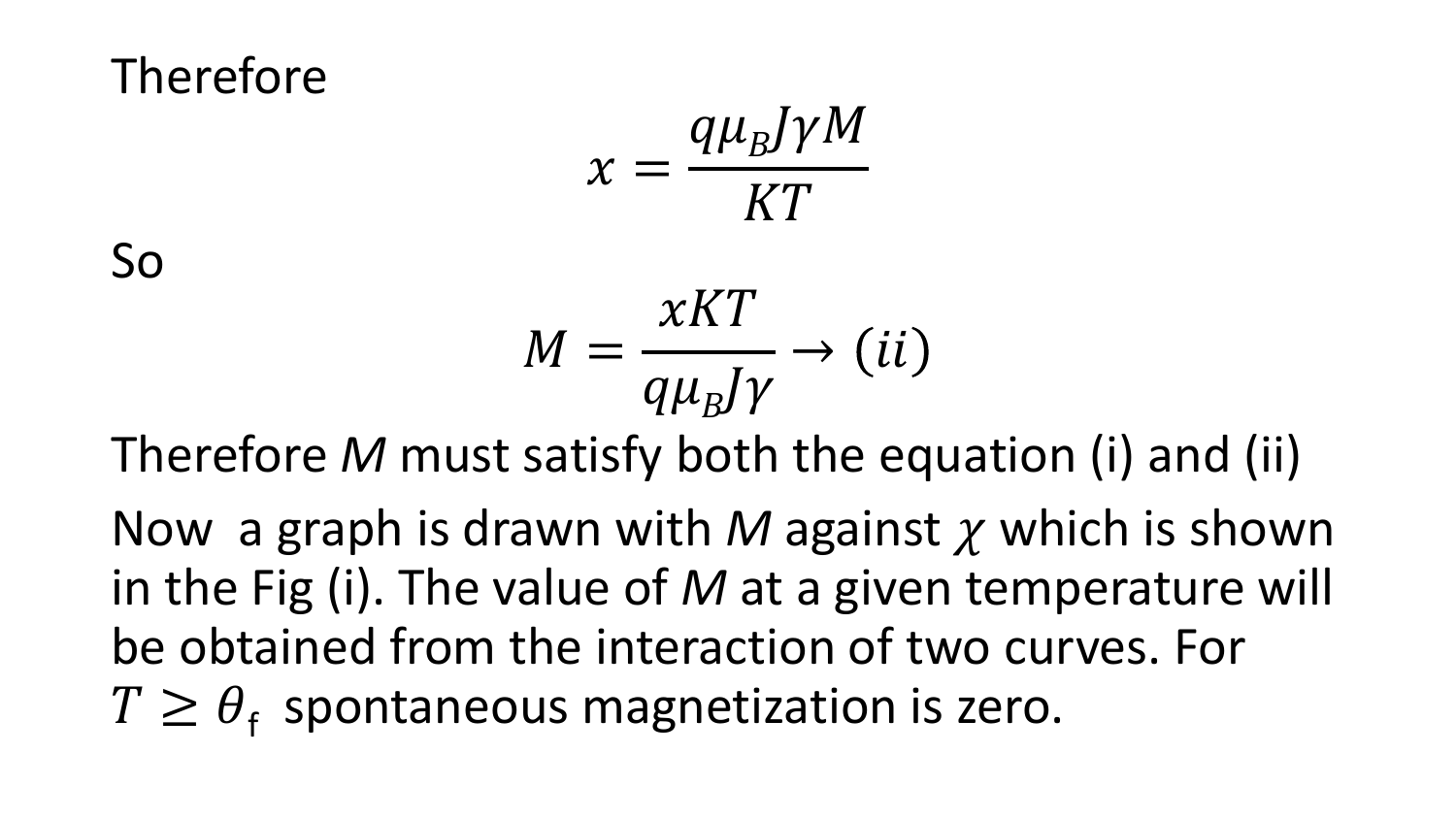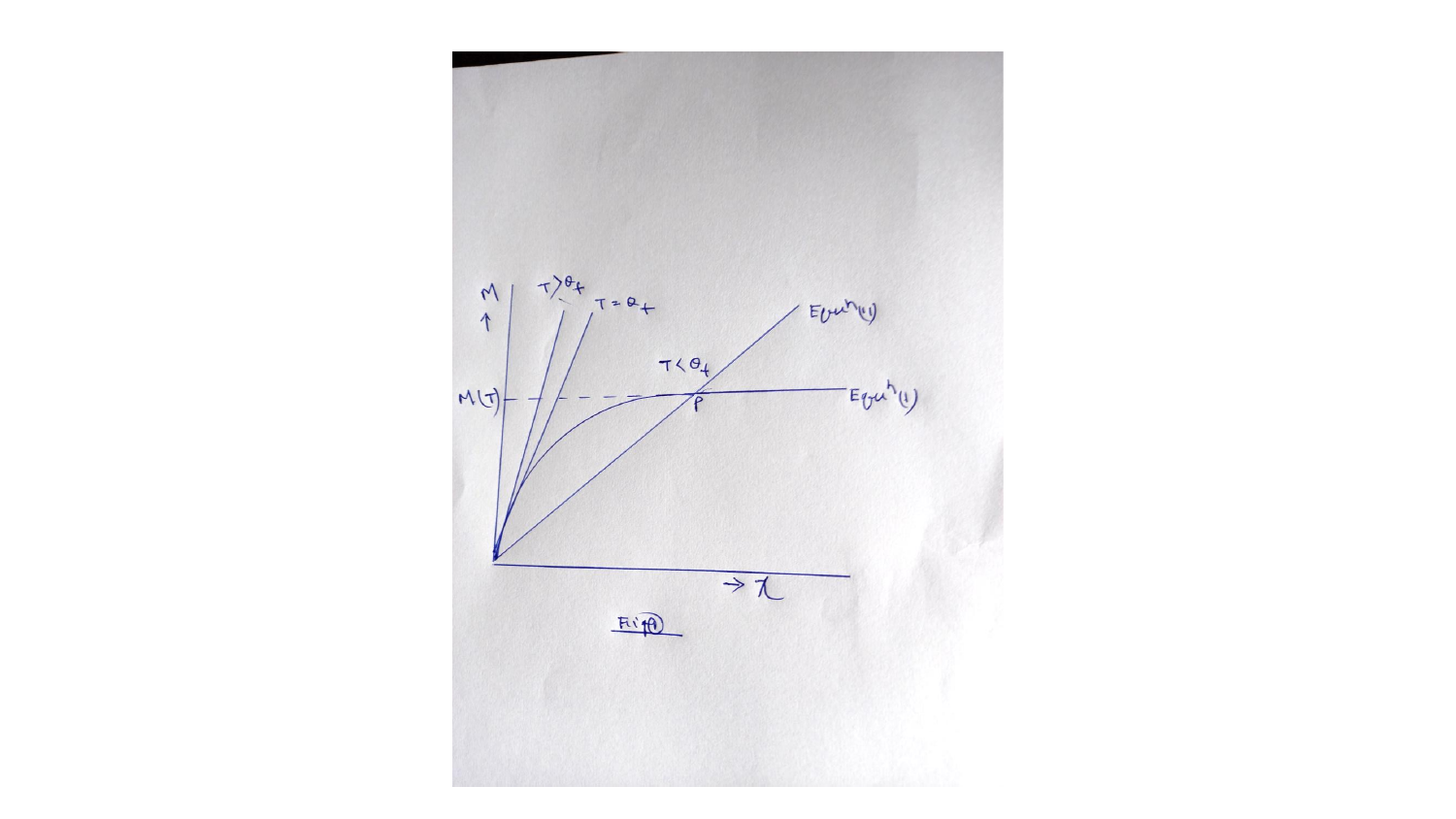Only for  $T < \theta_f$  spontaneous magnetization occurs. The relation between the ferromagnetic Curie temperature  $\theta_f$  and the Weiss constant  $\gamma$  is obtained in the region  $x \ll 1$ . In this case

$$
BJ(x) \cong \frac{(J+1)}{3J} \rightarrow (iii)
$$

So the tangent of the curve related to equation (i) will have a slop  $\frac{Nq\mu_{B}(J+1)}{2}$ 3 and the slop of equation (ii) is  $K\theta_{\rm f}$  $q \mu_B J \gamma$ .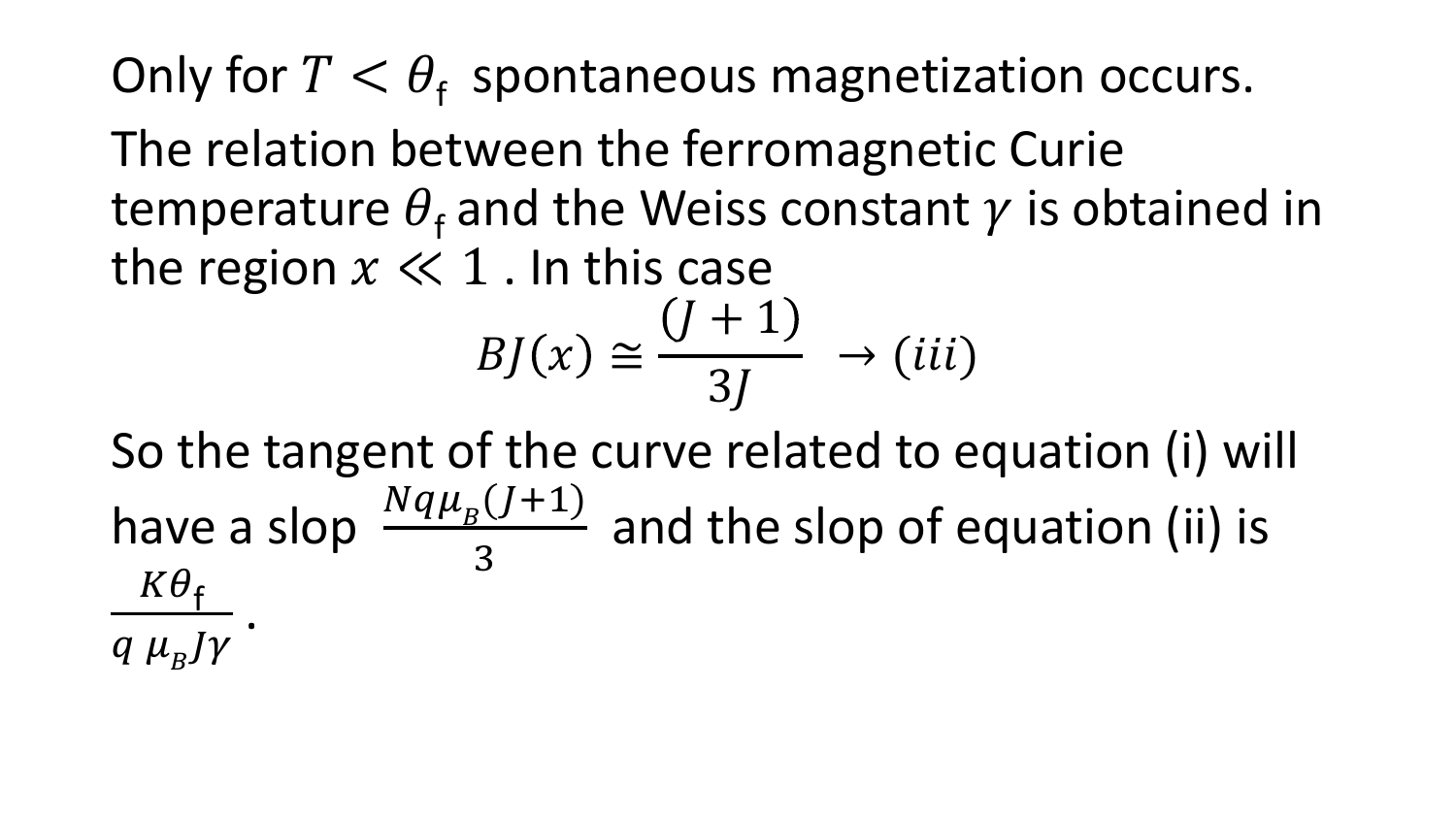Therefore

$$
\frac{Nq\mu_B(J+1)}{3} = \frac{K\theta_f}{q\mu_BJ\gamma}
$$

$$
\frac{3K\theta_f}{\gamma} = Nq^2\mu_B^2J(J+1) = N\mu_j^2 \to (iv)
$$

From this relation it is seen that  $\theta_f$  is proportional to the Weiss constant  $\gamma$ .

Now it is seen that for  $T > \theta_f$ , the magnetization occurs only after the application of applied magnetic field. For low fields it may be used the approximation of equation (iii).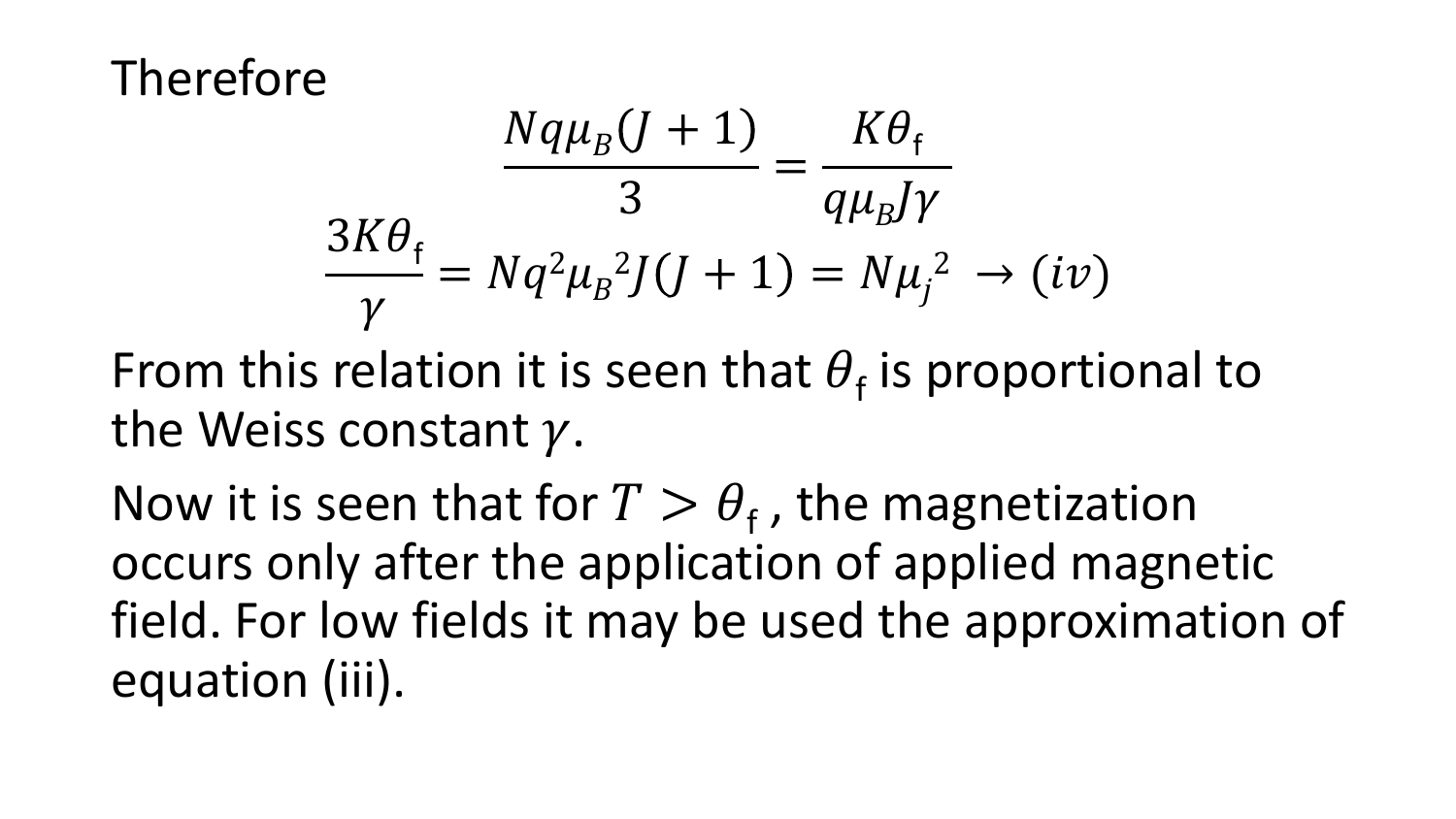#### Therefore

$$
M = \frac{Nq\mu_B(J+1)x}{3}
$$
  

$$
M = \frac{Nq\mu_B(J+1)q\mu_B(H+\gamma M)J}{3KT}
$$
  

$$
M = \frac{Nq^2\mu_B^2J(J+1)(H+\gamma M)}{3KT}
$$

$$
3KT
$$

 $M[3KT - Nq^2\mu_B{}^2J(J+1)\gamma] = Nq^2\mu_B{}^2J(J+1)H$ 

 $M[3KT - N\mu^2\gamma] = N\mu_l^2H$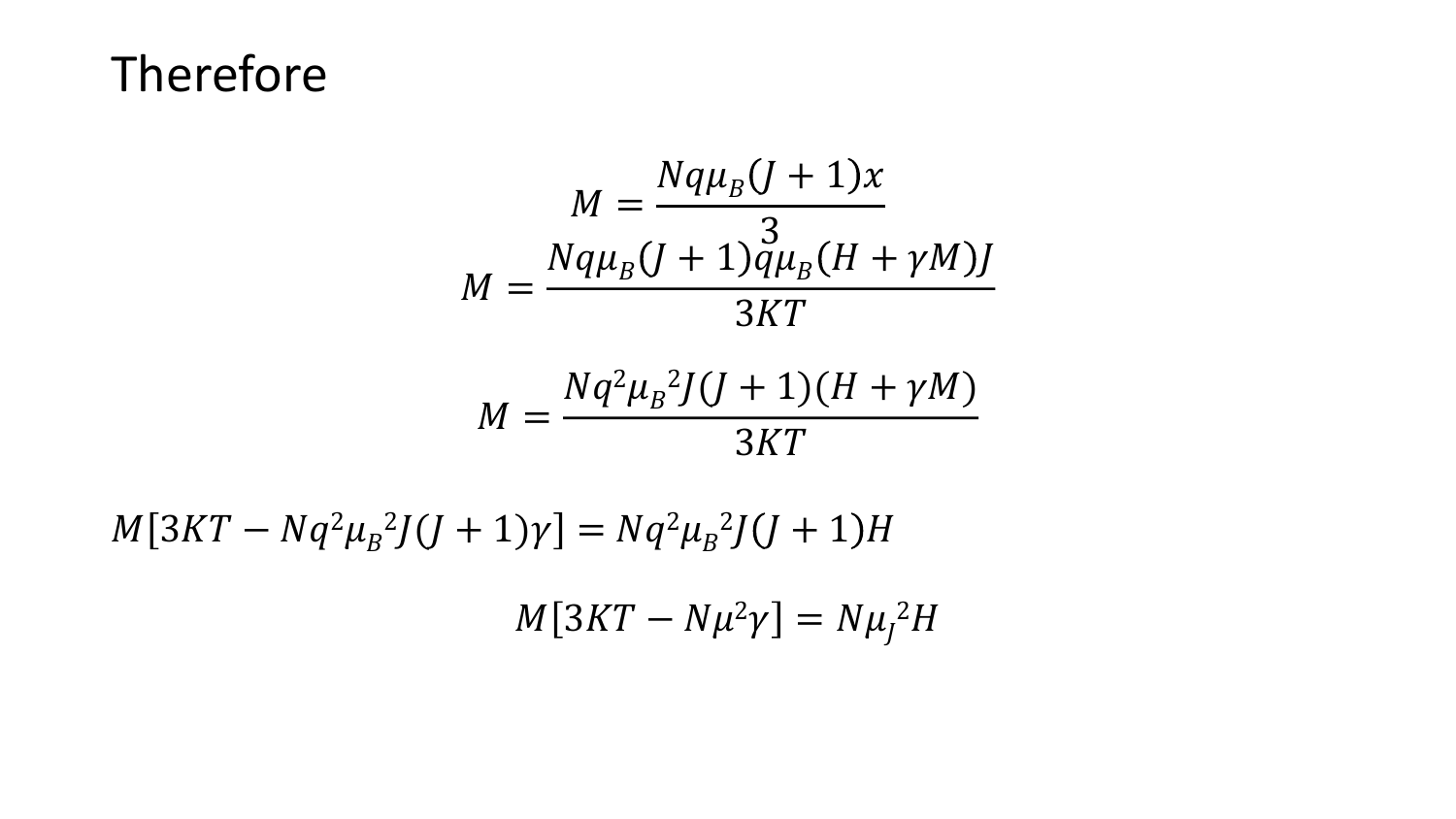$$
\frac{M}{H} = \frac{N\mu_f^2}{3KT - N\mu_f^2 \gamma} = \frac{\frac{N\mu_f^2}{3K}}{T - \frac{N\mu_f^2 \gamma}{3K}}
$$

$$
\frac{M}{H} = \frac{C}{T - \theta} \to (\nu)
$$

Where 
$$
C = \frac{N\mu_I^2}{3K}
$$
 and  $\theta = \frac{N\mu_I^2 \gamma}{3K}$   
This equation (*v*) is known as Curie-Weiss Law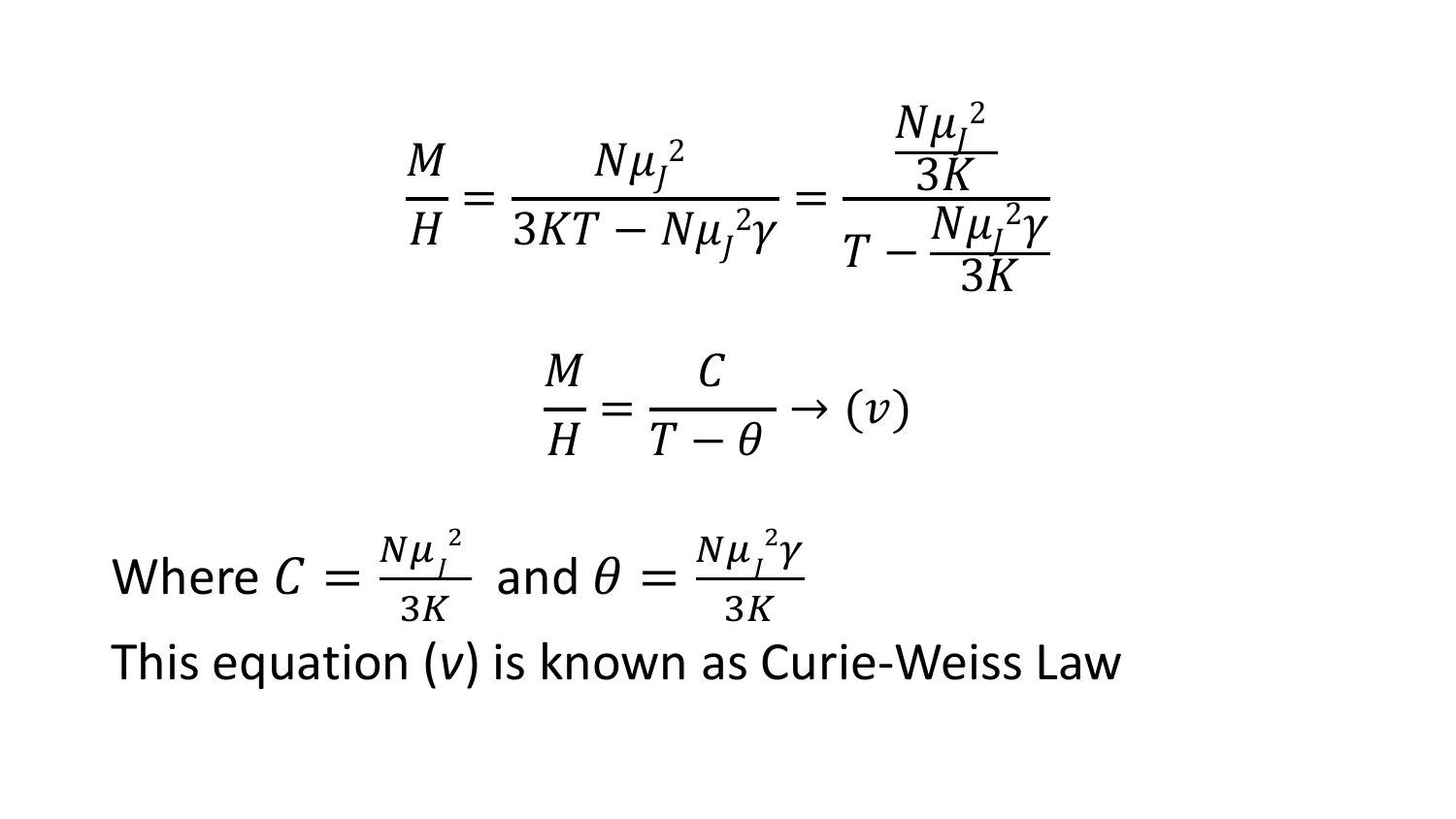Now maximum value of spontaneous magnetization is  $Nqu_B J$  because for  $x \to \infty$ ,  $B_J(x) \to 1$ . Again it is found that maximum magnetization occurs for  $T = 0$ .

## **Magnetization Curves:**

A plot of the different values of *I* against *H* gives the magnetization curve (*I-H*) as shown in Fig (ii). For a low value of *H* , the slope of the curve is also small but with an increase of *H* it steepens and finally reaches the point S after which *I* remains almost constant with a further increase of *H*. At S the magnet is said to have attained magnetic saturation.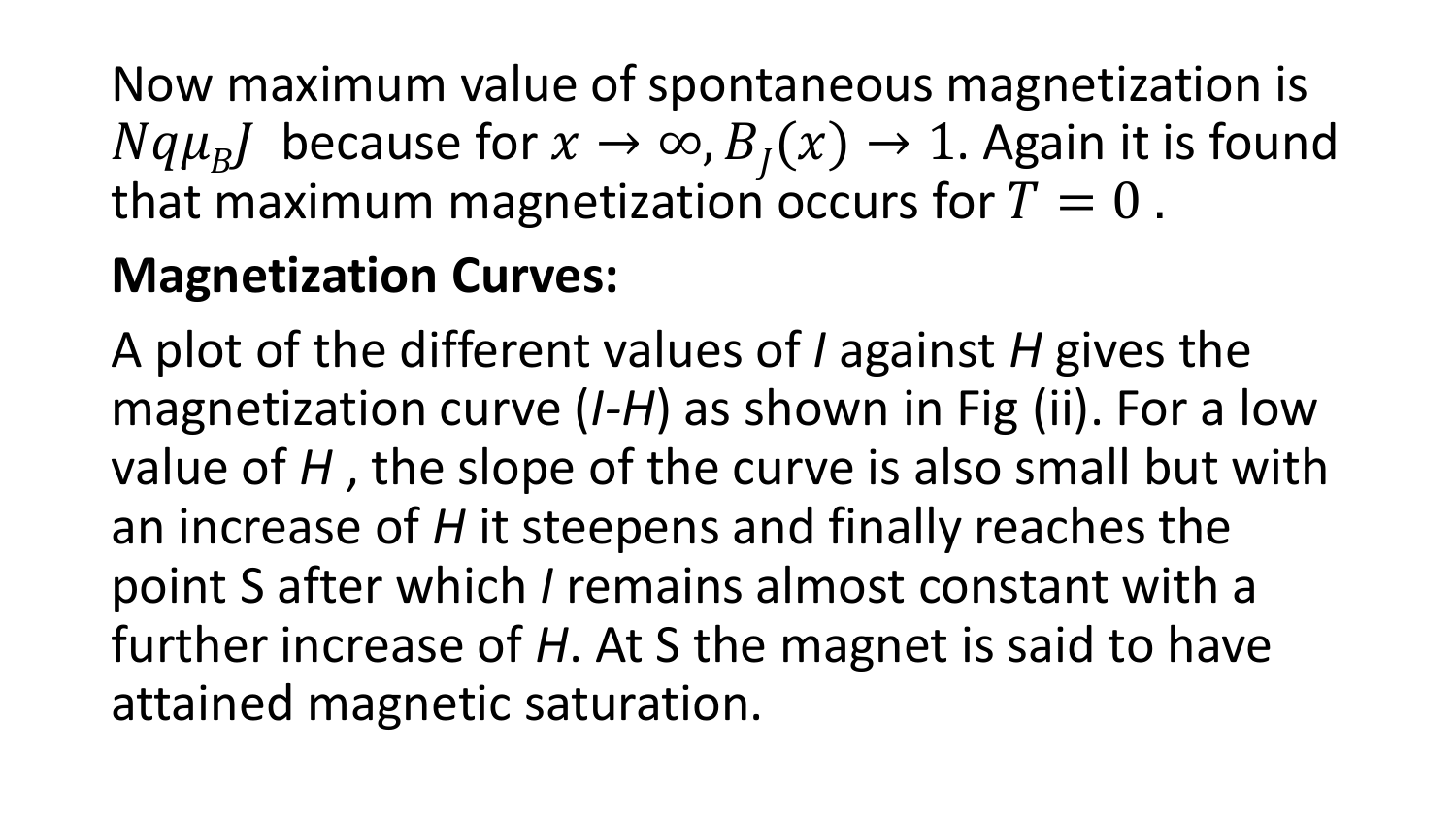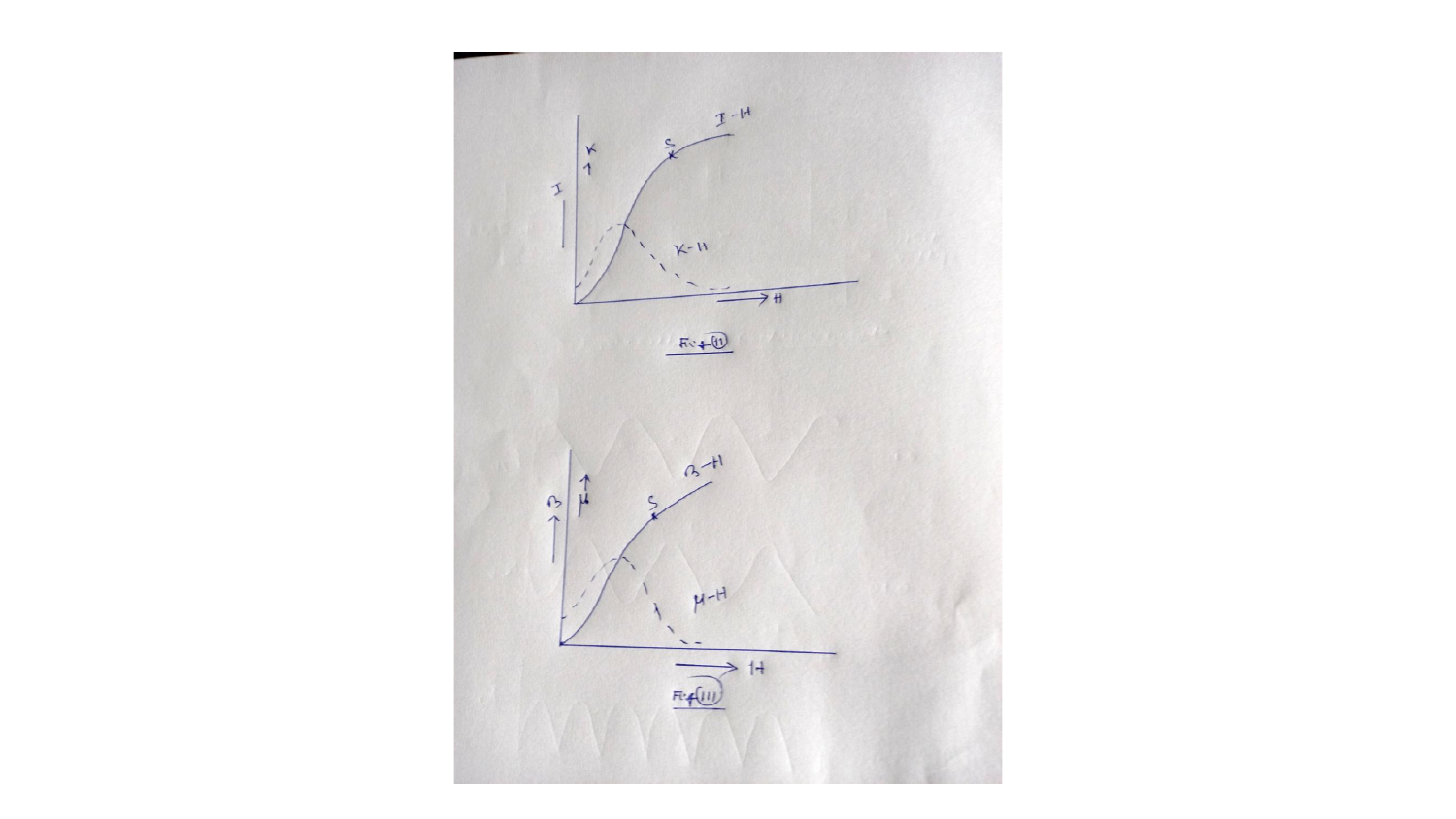### Simillarly it can be drawn a curve B-H, since

 $B = \mu_0 (H + I)$ . The nature is shown in Fig (iii) where the magnetic saturation is reached at the point S. Since  $K=$  $\boldsymbol{I}$  $\boldsymbol{H}$ and  $\mu =$  $\boldsymbol{B}$  $\overline{H}$ , it may be drawn the  $(K-H)$  and  $(\mu-H)$ curve as shown by the dotted line.

### **Cycle of Magnetization: Hysteresis:**

If a magnetic material is subjected to a number of cyclic operations of magnetization and demagnetization, the specimen takes up a steady state. Starting from the zero value the specimen is subjected to a gradually increasing magnetizing field until the saturation is attained at S.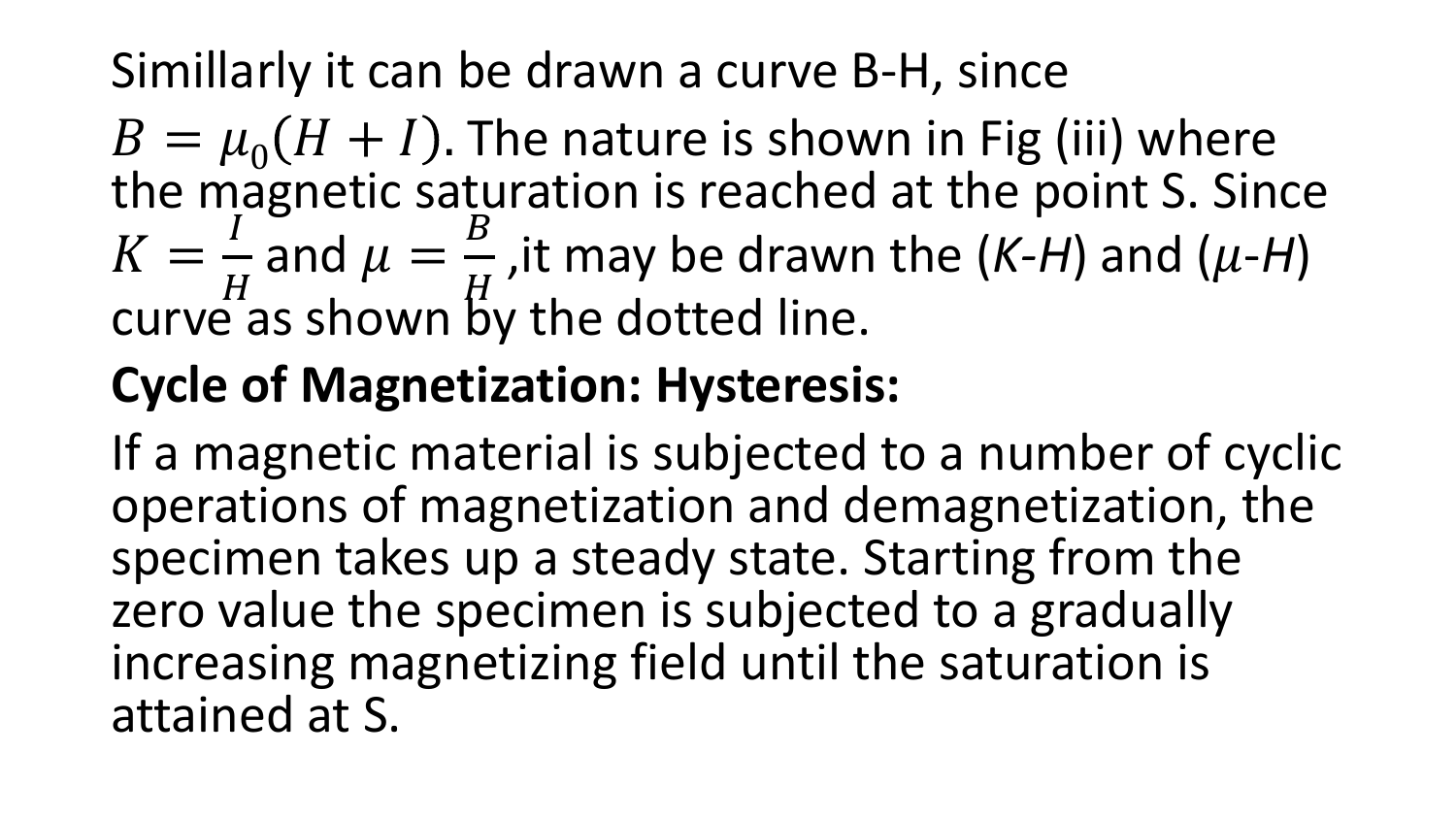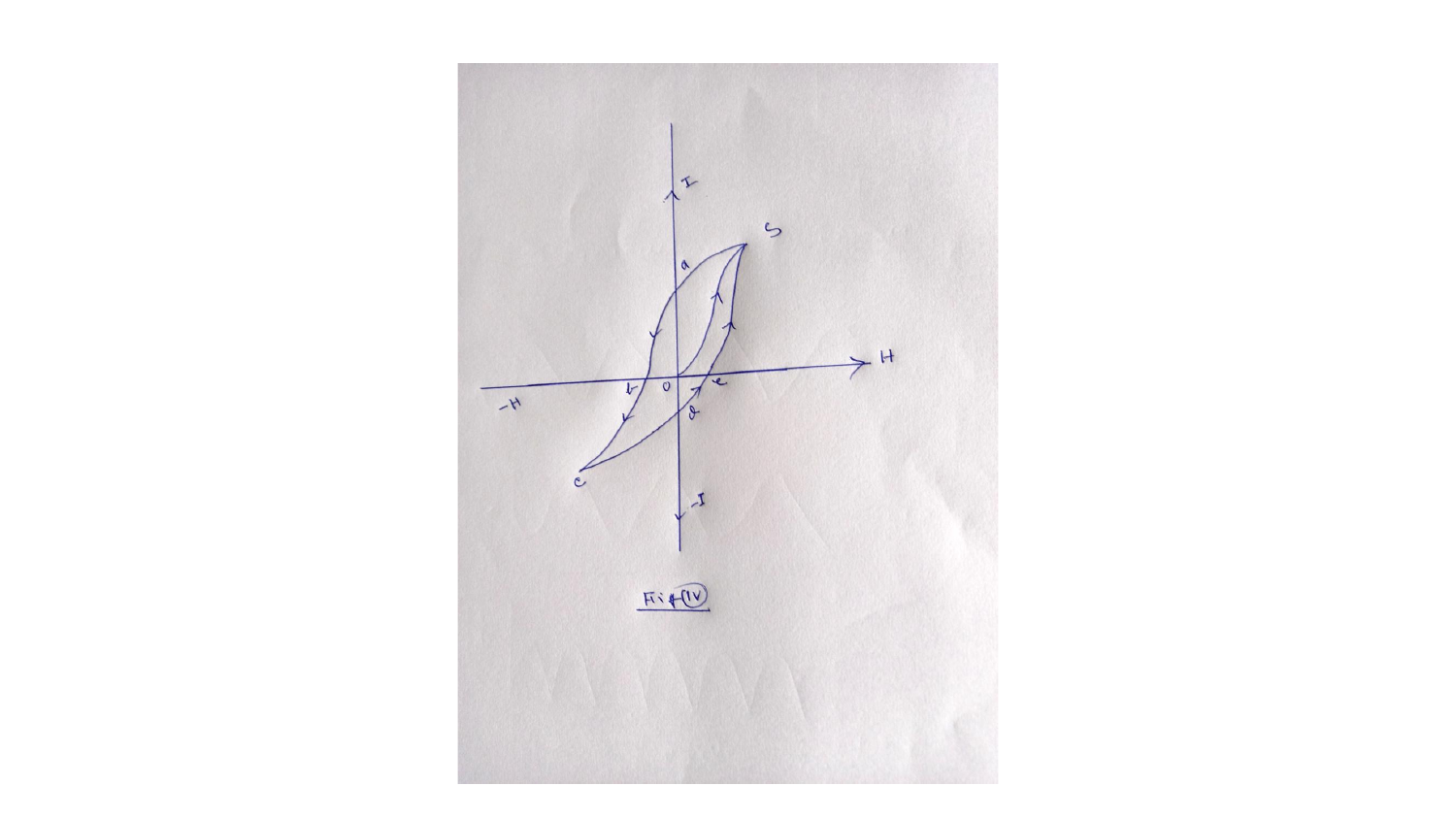The field is then decreased gradually to zero value when the intensity of magnetization retained in the sample Oa and then the curve is traced as Sa. That Ce field is now reversed when the curve ab is obtained. *I* is reduced to zero at b. The reverse field is now further increased till in the revered direction the saturation is obtained at C. With the fall of the negative field to zero the curve Cd is obtained. Next by applying the field in the positive direction again, the saturation point S is restored and thus the complete cycle operation describes a closed loop SabCdeS. The above loop is characteristic of the specimen & is known as Hysteresis loop.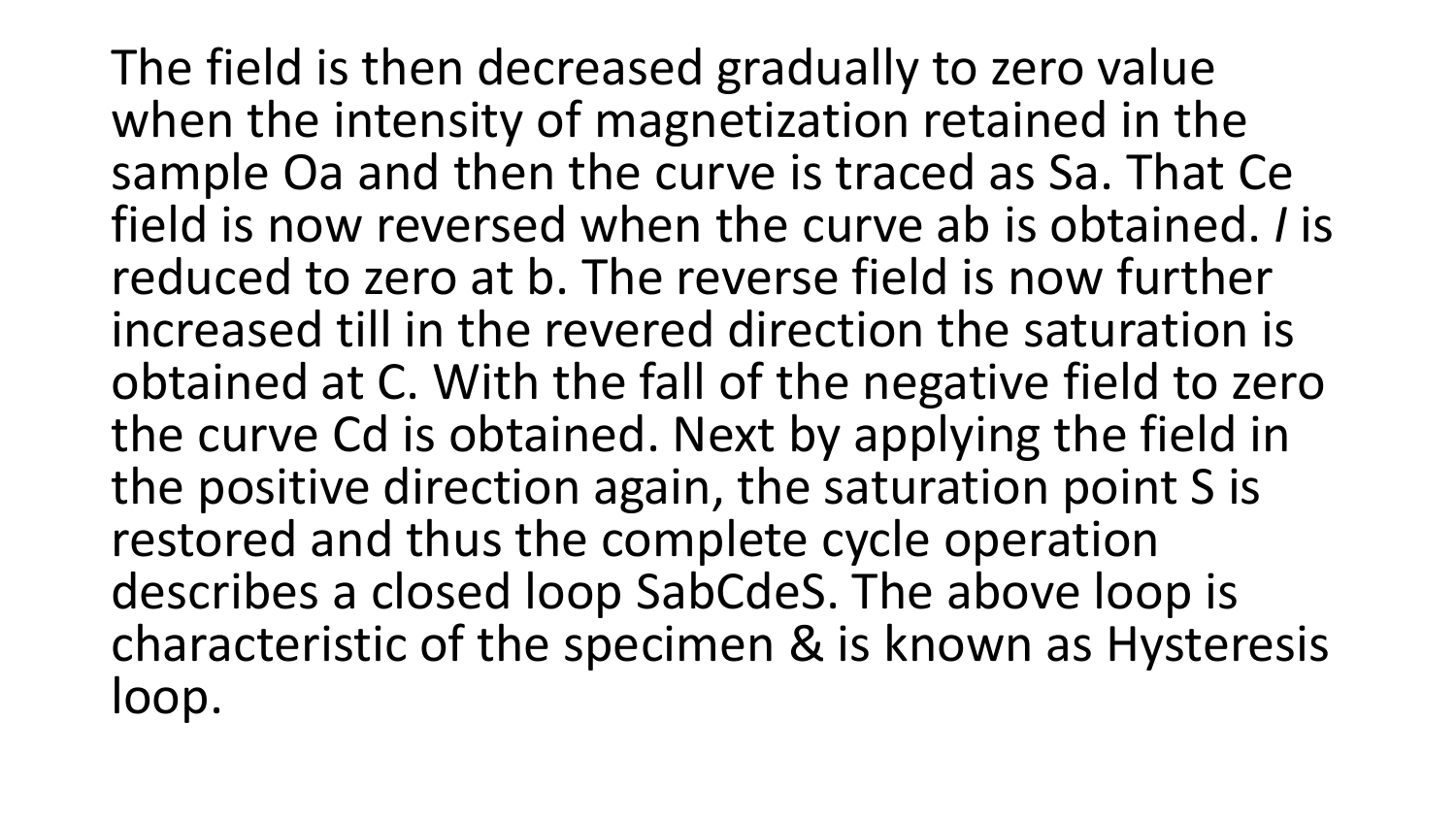The ascending and descending portions of the loop are exactly symmetrical. It is also seen that when *H* reduces to zero, the intensity of magnetization has a definite value Oa as shown in figure. Thus *I* lags behind *H* in a cycle of magnetization and demagnetization. Such lagging of *I* behind *H* is known as the phenomenon of Hysteresis and the characteristic loop is known as Hysteresis Loop.

#### **Hysteresis Loss:**

Some energy is expanded during the cyclic process of magnetization and demagnetization. This energy exhibits itself in the form of heat within the specimen.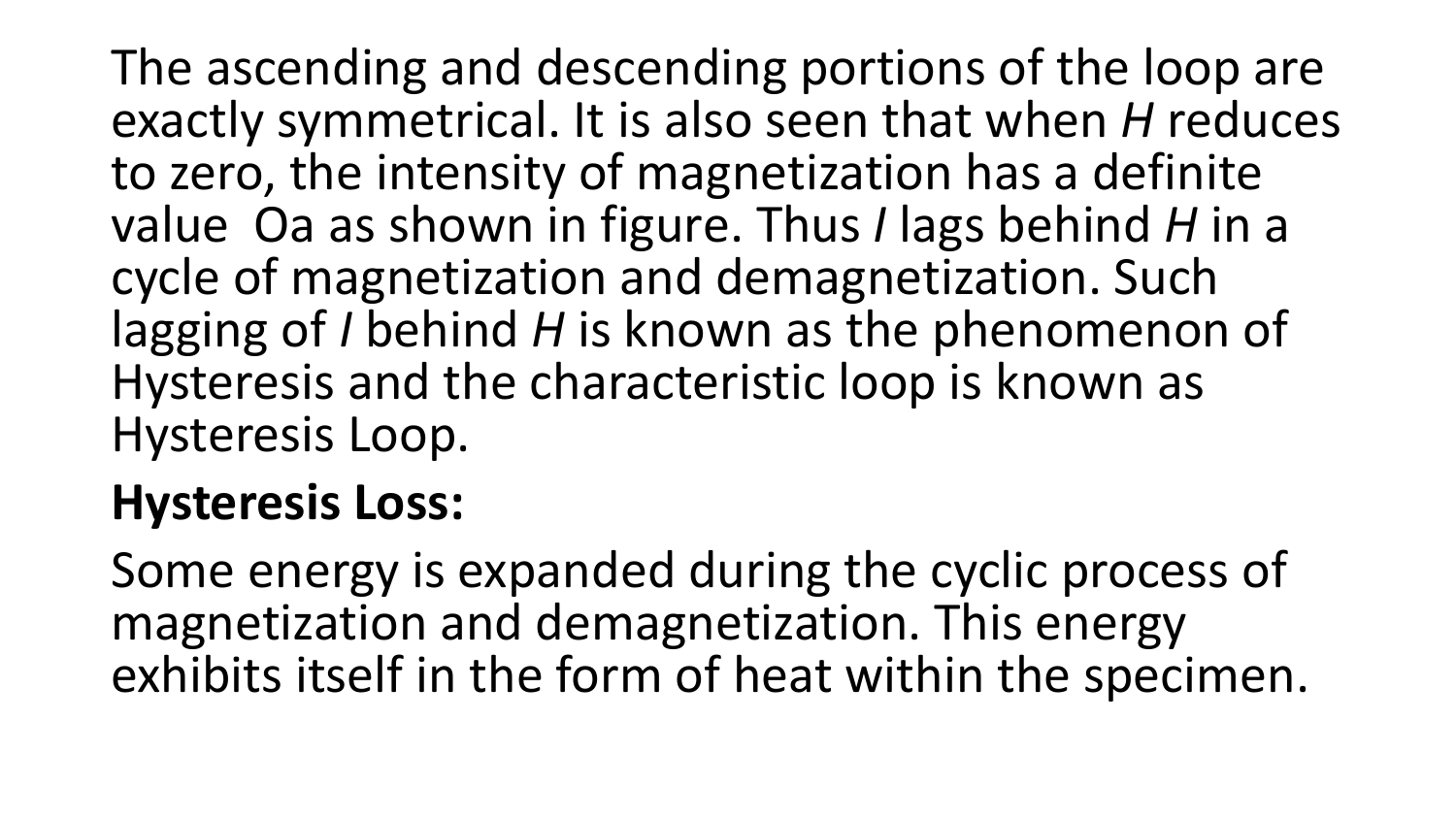Since this energy is not possible to recover and is lost during a cyclic process of magnetization, it is known as Hysteresis Loss.

$$
\oint HdI = \frac{1}{\mu_0} \oint HdB \rightarrow (vi)
$$

From this equation it may conclude that the hysteresis loss of cycle per unit volume of the material is  $\frac{1}{\sqrt{2}}$  $\mu$ 0 times the area of the *B-H* loop.

The energy loss per second  $=$  $\overline{m}$  $\rho$  $nS$  earg

Here S is energy loss per cycle per unit volume of the material.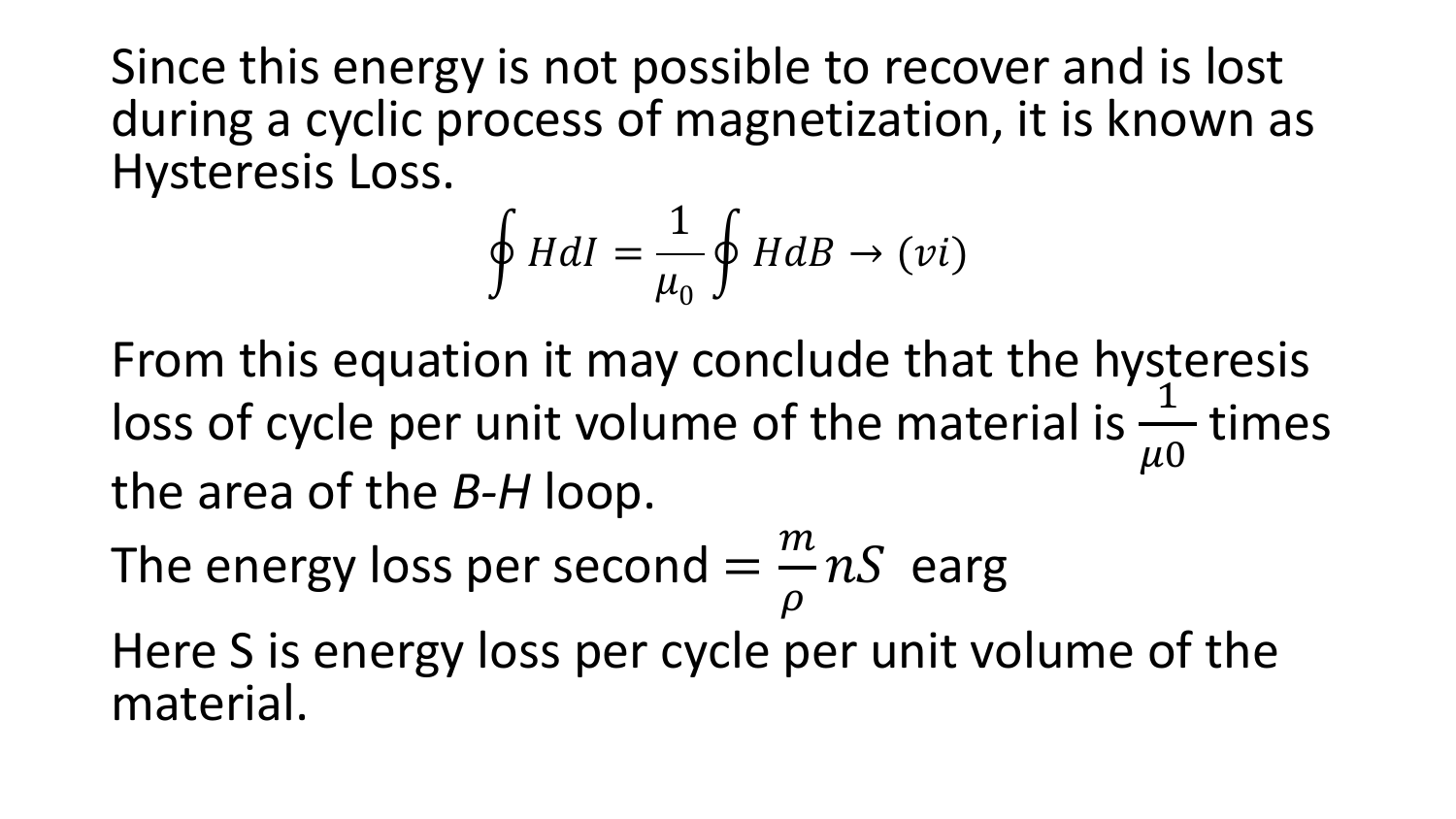*n* is the frequency of the cyclic operation per second, *m* is the mass of the specimen,  $\rho$  is the density of specimen.

The above energy is converted into heat and raises the temperature of the material. If  $\theta^0$  C be the raise of temperature, then

Heat generated  $= mc\theta$  cal

If whole energy is utilized in heating up the specimen then

$$
Jcm\theta = \frac{m}{\rho} nS
$$